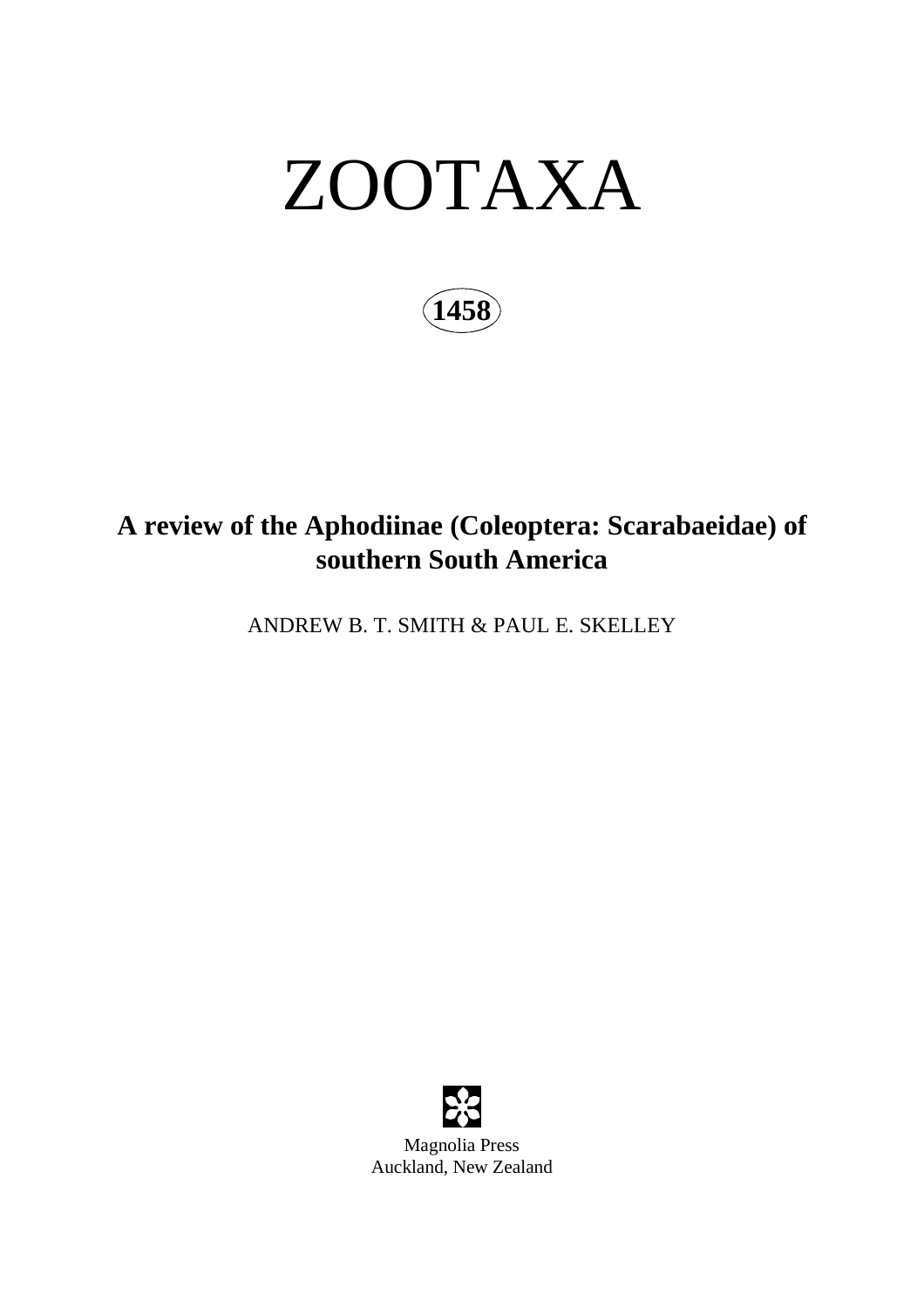Andrew B. T. Smith & Paul E. Skelley **A review of the Aphodiinae (Coleoptera: Scarabaeidae) of southern South America** (*Zootaxa* 1458) 80 pp.; 30 cm.

25 April 2007 ISBN 978-1-86977-084-6 (paperback)

ISBN 978-1-86977-085-3 (Online edition)

FIRST PUBLISHED IN 2007 BY Magnolia Press P.O. Box 41-383 Auckland 1346 New Zealand e-mail: zootaxa@mapress.com http://www.mapress.com/zootaxa/

© 2007 Magnolia Press

All rights reserved.

No part of this publication may be reproduced, stored, transmitted or disseminated, in any form, or by any means, without prior written permission from the publisher, to whom all requests to reproduce copyright material should be directed in writing.

This authorization does not extend to any other kind of copying, by any means, in any form, and for any purpose other than private research use.

ISSN 1175-5326 (Print edition) ISSN 1175-5334 (Online edition)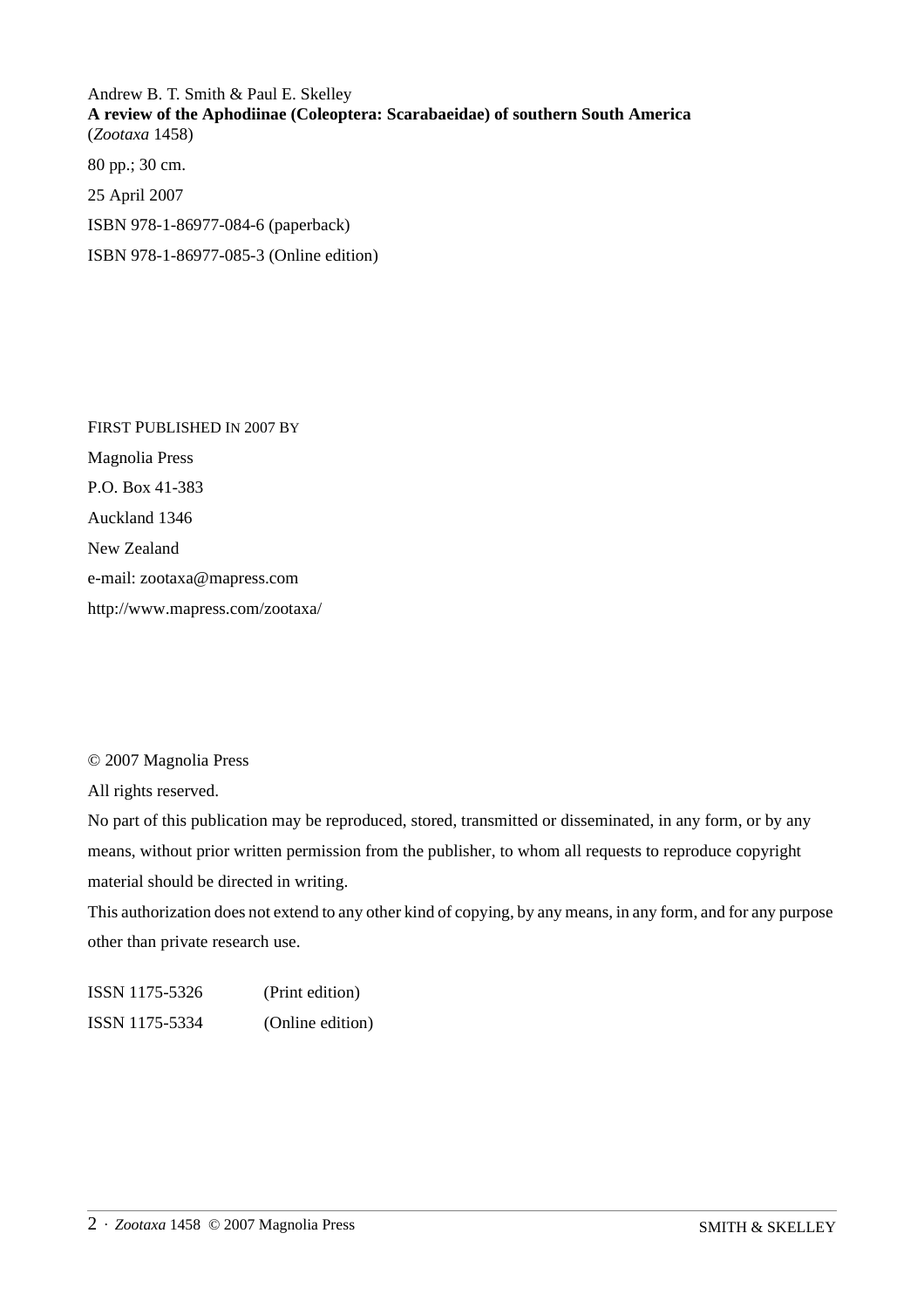Copyright © 2007 · Magnolia Press



### A review of the Aphodiinae (Coleoptera: Scarabaeidae) of southern South America

#### ANDREW B. T. SMITH<sup>1</sup> & PAUL E. SKELLEY<sup>2</sup>

<sup>1</sup>Research Division, Canadian Museum of Nature, P.O. Box 3443, Station D, Ottawa, ON, K1P 6P4, CANADA. E-mail: asmith@mus-nature.ca <sup>2</sup>Florida Department of Agriculture and Consumer Services, Florida State Collection of Arthropods, 1911 SW 34<sup>th</sup> St., P.O. Box 147100, Gainesville, FL, 32614-7100, USA. E-mail: skellep@doacs.state.fl.us

#### **Table of contents**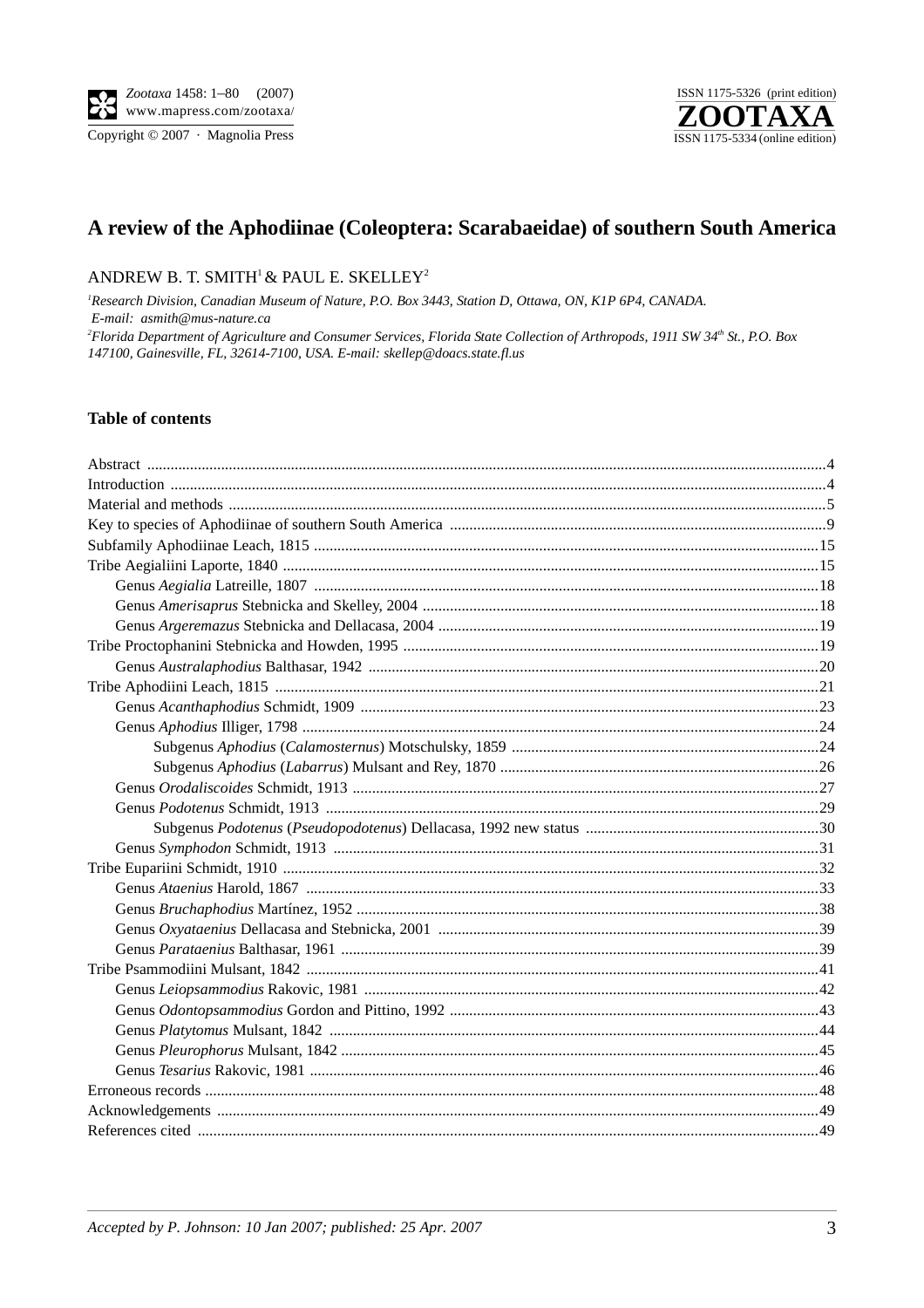#### **Abstract**

The 27 Aphodiinae (Coleoptera: Scarabaeidae) species that occur in southern South America are reviewed. This study region consists of the southern parts of Argentina and Chile including the Central Chilean, Patagonian, and Subantarctic biogeographical provinces. Keys, illustrations, and distributional records with maps for all species are presented. Seventeen species are native to southern South America, nine species are introduced, and the status of one species could not be determined due to a lack of study material. Nine of the 17 native species are endemic to southern South America, and the relationship between these endemic species and similar Australian groups is discussed. A number of classification and nomenclatural changes are made. *Paranimbus* Schmidt and *Pseudopodotenus* Dellacasa are considered to subgenera of *Podotenus* Schmidt. As a result, the following new combinations are created: *Podotenus* (*Paranimbus*) *longitarsis* (Harold), *Podotenus* (*Paranimbus*) *penai* (Petrovitz), *Podotenus* (*Paranimbus*) *peruanus* (Erichson), *Podotenus* (*Paranimbus*) *zoiai* (Dellacasa), and *Podotenus* (*Pseudopodotenus*) *fulviventris* (Fairmaire and Germain). *Ataenius chilensis* (Solier) is removed from synonymy with *Ataenius gracilis* (Melsheimer) and is considered a valid species. *Ataenius modestus* Schmidt is synonymized under *Ataenius chilensis* (Solier). *Psammobius indefensus* Schmidt is transferred to the genus *Leiopsammodius* and *Leiopsammodius chilensis* Rakovic is placed in synonymy with this name. Lectotypes are designated for the following names: *Aphodius chilensis* Solier (now *Ataenius chilensis*), *Aphodius reflexus* Schmidt (now *Orodaliscoides reflexus*), *Ataenius modestus* (now a synonym of *Ataenius chilensis*), and *Psammobius indefensus* Schmidt (now *Leiopsammodius indefensus*). A neotype is designated for *Aphodius angustus* Philippi and Philippi, a synonym of *Pleurophorus caesus* (Panzer). Records considered to be erroneous for several Aphodiinae species in southern South America are also discussed.

**Key words:** Argentina, Chile, Aphodiinae, nomenclature, classification

#### **Introduction**

Over the past few years, a project has been underway to survey and inventory all of the Scarabaeoidea (Coleoptera) of southern South America. Because of years of neglect, a major taxonomic overhaul is needed for the vast majority of scarab beetle groups from this region of the world. This paper covering the subfamily Aphodiinae is a contribution to the Scarabaeoidea of southern South America project. The purpose of this paper is to record and verify the species of Aphodiinae that occur in southern South America, provide a key and identification guide to these species, provide as complete as possible information on the distribution of these species, and make necessary nomenclatural and classification changes in the context of the worldwide fauna of the subfamily.

Southern South America is defined as Central Chilean, Patagonian, and Subantarctic biogeographical provinces of Argentina and Chile (as defined by Morrone 1996, 2001). This corresponds with Regions IV– XII in Chile and the Argentinean provinces of Mendoza (but only in the Andean section), Neuquén, Río Negro, Chubut, Santa Cruz, and Tierra del Fuego. Southern South America is widely recognized for its distinct biota that differs radically from regions to the north (see for example Darlington 1965, Crisci *et al*. 1991, Linder and Crisp 1995, Morrone *et al*. 1996, Posadas *et al*. 2001). Crisci *et al*. (1991) examined the historical biogeography of southern South America and found the area to be more biologically similar to other southern hemispheric landmasses (Australia, New Zealand, etc.) than to northern South America. This pattern has also been observed in the distributions of scarabaeoid beetles (Smith 2002, Paulsen & Mondaca 2006). The study region is comprised of many different types of habitats, including Valdivian temperate rain forests, high elevation grasslands in the Andes, Patagonian steppe and grasslands, coastal scrub and dunes, Mediterranean-type forests in Central Chile, and subantarctic *Nothofagus* forests.

Aphodiinae is a diverse subfamily of mostly small species (usually between 3–10 mm long). Species are detritivores to saprophages, with adults and larvae occasionally being found in different niches. Being small, they tend to be overlooked by most collectors. In addition, many species are not collected by the more popular collecting techniques. As a result, many taxa remain quite rare in collections and others undoubtedly await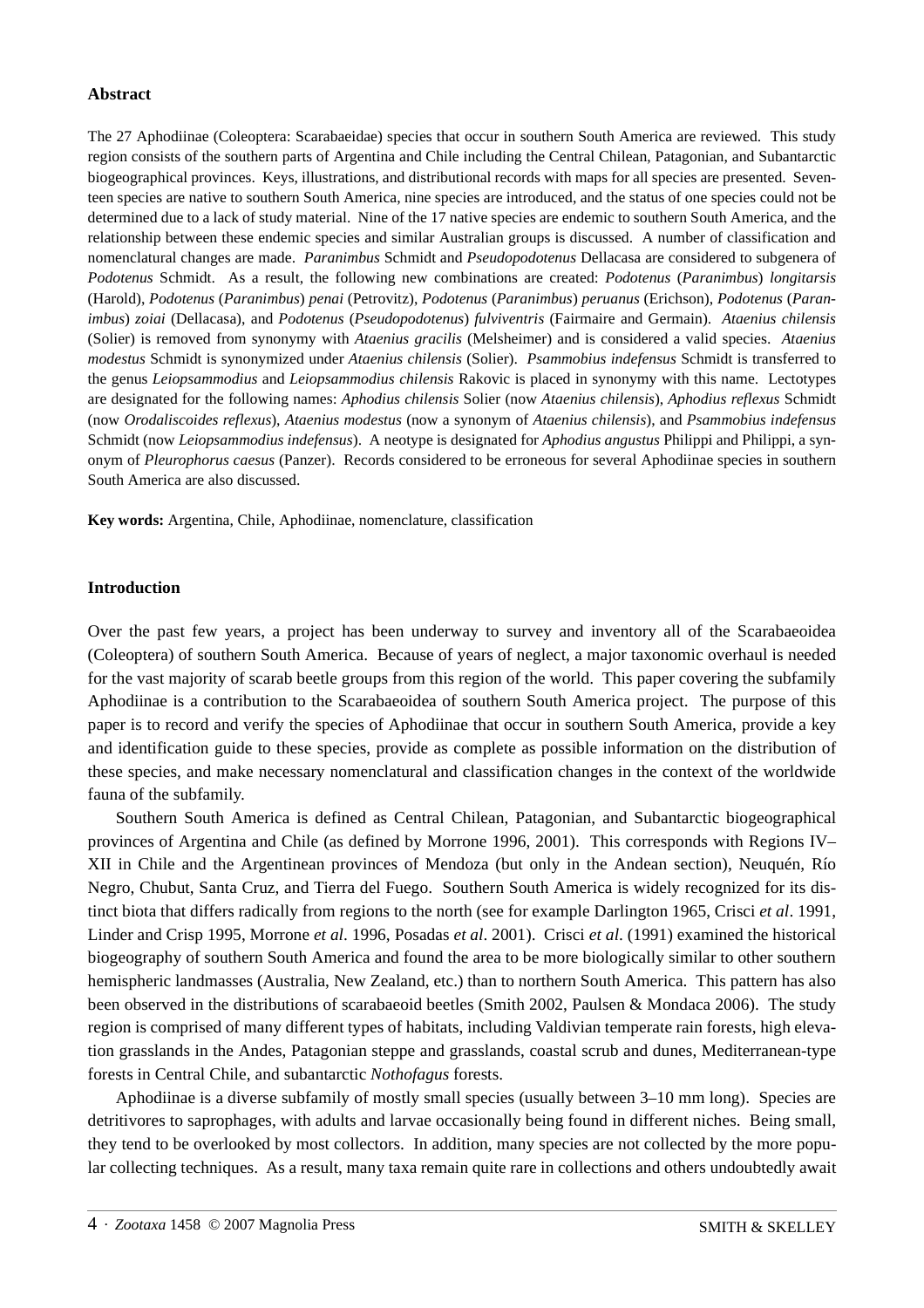discovery. In general, it appears that much of the native aphodiine fauna of southern South America (especially Chile) shows closer relationships with the Australian fauna than to the tropical American fauna. In addition to their interesting biogeographical relationships, several taxa seem intermediate in characters between presently recognized tribes and may represent relict ancestral clades that have gone extinct elsewhere in the world. There is no doubt that this fauna is important from a phylogenetic perspective and deserves more study.

The Aphodiinae fauna of southern South America is moderately diverse with good representation at the tribal level. The region, however, is not particularly species rich in Aphodiinae relative to other parts of the world. For the tribe Aphodiini, this may be a function of the relative paucity of dung-producing mammals in the region and the general low species richness of the tribe in the Neotropics. In a biogeographical sense, there are three main types of aphodiines in the study region: native, endemic species; native, non-endemic species; and introduced species. The native, endemic species are generally poorly represented in collections and not much is known of their natural history. Most of the endemic species are morphologically distinct from aphodiines in other parts of the world and seem to be most similar to Australian taxa. The native, nonendemic species are generally widespread in the dry interior regions of Argentina and typically extend from the northern provinces of Argentina into Neuquén and Río Negro in the study region. The introduced species arrived in the study region through various scenarios, but these species are widely introduced in various parts of the world in association with human settlement, livestock, and oceanic trade routes.

#### **Material and methods**

#### Specimens

Specimens were borrowed from and deposited in 21 institution and private collections listed below (curators listed in brackets). A total of 1273 specimens from the study are formed the basis of this review.

| <b>ABTS</b> | Andrew B. T. Smith Collection, Ottawa, ON, Canada                                         |
|-------------|-------------------------------------------------------------------------------------------|
| <b>CMNC</b> | Canadian Museum of Nature, Ottawa, ON, Canada (François Génier, Robert Anderson)          |
| <b>CNCI</b> | Canadian National Collection of Insects, Ottawa, ON, Canada (Patrice Bouchard)            |
| <b>FCOC</b> | Federico C. Ocampo Collection, Lincoln, NE, USA                                           |
| <b>FMNH</b> | Field Museum of Natural History, Chicago, IL, USA (Alfred Newton)                         |
| <b>FSCA</b> | Florida State Collection of Arthropods, Gainesville, FL, USA (Paul Skelley)               |
| <b>HAHC</b> | Henry and Anne Howden Collection, Ottawa, ON, Canada                                      |
| <b>ISNB</b> | Institut Royal des Sciences Naturelles de Belgique, Bruxelles, Belgium (Alain Drumont)    |
| <b>JMEC</b> | José Mondaca E. Collection, Santiago, Chile                                               |
| <b>LEMQ</b> | Lyman Entomological Museum, McGill University, Ste. Anne de Bellevue, PQ, Canada (Terry   |
|             | Wheeler, Stéphanie Boucher)                                                               |
| <b>MEUC</b> | Museo Entomológico Luis Peña, Departamento de Sanidad Vegetal de la Universidad de Chile, |
|             | Santiago, Chile (Roberto González)                                                        |
| <b>MNHN</b> | Muséum National d'Histoire Naturelle, Paris, France (Olivier Montreuil)                   |
| <b>MNNC</b> | Museo Nacional de Historia Natural, Santiago, Chile (Mario Elgueta)                       |
| <b>MZLU</b> | Museum of Zoology, Lund University, Lund, Sweden (Roy Danielsson)                         |
| <b>NHRS</b> | Swedish Museum of Natural History, Stockholm, Sweden (Bert Viklund)                       |
| <b>PESC</b> | Paul E. Skelley Collection, Gainesville, FL, USA                                          |
| <b>SEMC</b> | Snow Entomological Museum, University of Kansas, Lawrence, KS (Steve Ashe)                |
| <b>TMSA</b> | Transvaal Museum of Natural History, Pretoria, South Africa (James Harrison, Ruth Müller) |
| <b>UCCC</b> | Museo de Zoologia, Universidad de Concepción, Concepción, Chile (Jorge Artigas)           |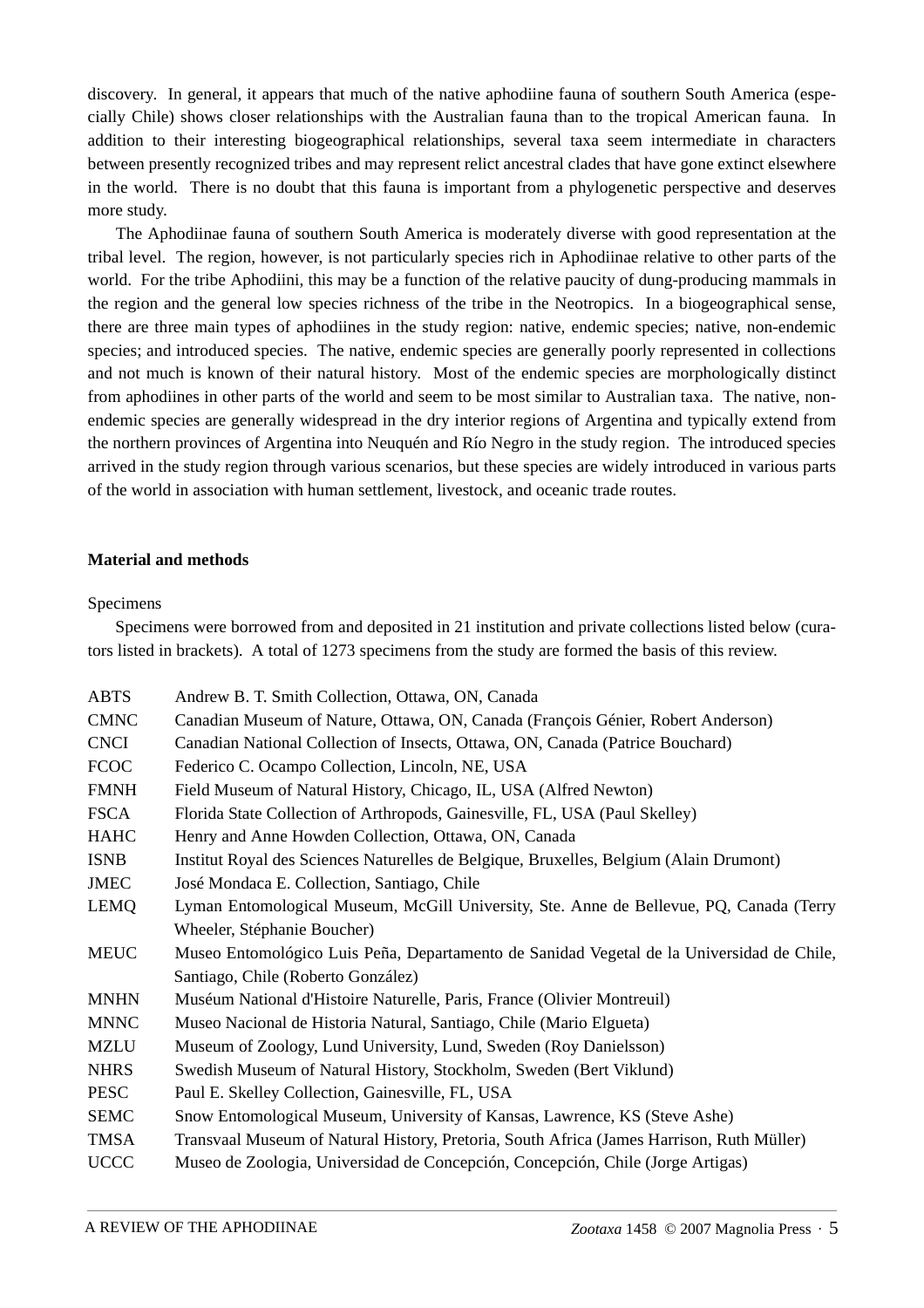UMCE Universidad Metropolitana de Ciencias de la Education, Santiago, Chile (Jaime Solervicens)

UNSM University of Nebraska State Museum, Lincoln, NE, USA (Federico Ocampo, Brett Ratcliffe)

USNM United States National Museum of Natural History, Washington, D.C., USA (David Furth)

Explanation of the format for specific taxa

Subfamily and tribal entries are limited to "type genus," "diagnosis," and "remarks" sections. Since none of the taxa at this level are endemic, only basic characters and comments are given. Genus and subgenus entries have the same sections as above (with "type species" instead of "type genus"), but more detail is given in the diagnoses and for the endemic taxa. Species entries include "original combination," "type locality," "synonyms," "type specimens," "specimens examined," "distribution," "temporal data," "diagnosis," and "remarks."

Only specimens examined from the study region are cited in "Specimens examined." For some of the widespread species, we have seen hundreds of specimens not mentioned here. All specimens from the study region that we examined were databased and these data are available at: www.museum.unl.edu/research/entomology/SSSA.htm. The distribution records of the specimens we examined were used to create the maps (Figs. 85–111). The maps were generated using Weinelt (2006) and were further modified using Adobe Illustrator and Adobe Photoshop.

#### How to use this review as an identification guide

To identify Aphodiinae specimens from southern South America, the key in this paper should be used as a starting point. Characters should then be compared with the "diagnosis" sections in the genus and species entries and the figures should be examined. The genus diagnosis sections are constructed so the characters listed will distinguish members of that genus from all other genera in the study region. The species diagnosis sections will supplement the genus diagnosis with additional characters that will distinguish between different species in that particular genus. For monotypic genera and genera with only one member in the study region, species diagnoses are not given. In the diagnoses, the length measurements have been rounded to the nearest whole number.

It is very possible that additional Aphodiinae species will be discovered in southern South America. We have tried to anticipate this when constructing the diagnoses sections, key, and figures, so that new taxa can be recognized. However, other papers will need to be consulted to determine the identity of any new taxa and to determine if the species have been previously described. Extra care should be taken with specimens from the northern Argentinean part of the study region (Neuquén and Río Negro in particular). Aphodiinae diversity and species richness increases dramatically just to the north of these provinces and we would not be surprised if more species known from Mendoza were discovered to extend slightly southward into the region defined as southern South America.

#### Designation of lectotypes and neotypes

Lectotypes are designated for species from southern South America in order to preserve the stability of nomenclature by selecting one specimen as the sole, name-bearing type of the taxon. Many species of scarabs have been described based on mixed series of specimens later considered to represent multiple species. Lectotypes were selected for the following names: *Aphodius reflexus* Schmidt (now *Orodaliscoides reflexus*), *Aphodius chilensis* Solier (now *Ataenius chilensis*), *Ataenius modestus* (now a synonym of *Ataenius chilensis*), and *Psammobius indefensus* Schmidt (now *Leiopsammodius indefensus*).

The rules of zoological nomenclature require that a designation of a neotype "is validly designated when there is an exceptional need and only when that need is stated expressly" (Article 75.3). One neotype is designated in this work for *Aphodius angustus* Philippi and Phillipi, a name described using Chilean specimens, in order to preserve the stability of nomenclature by selecting one specimen as the sole, name-bearing type of the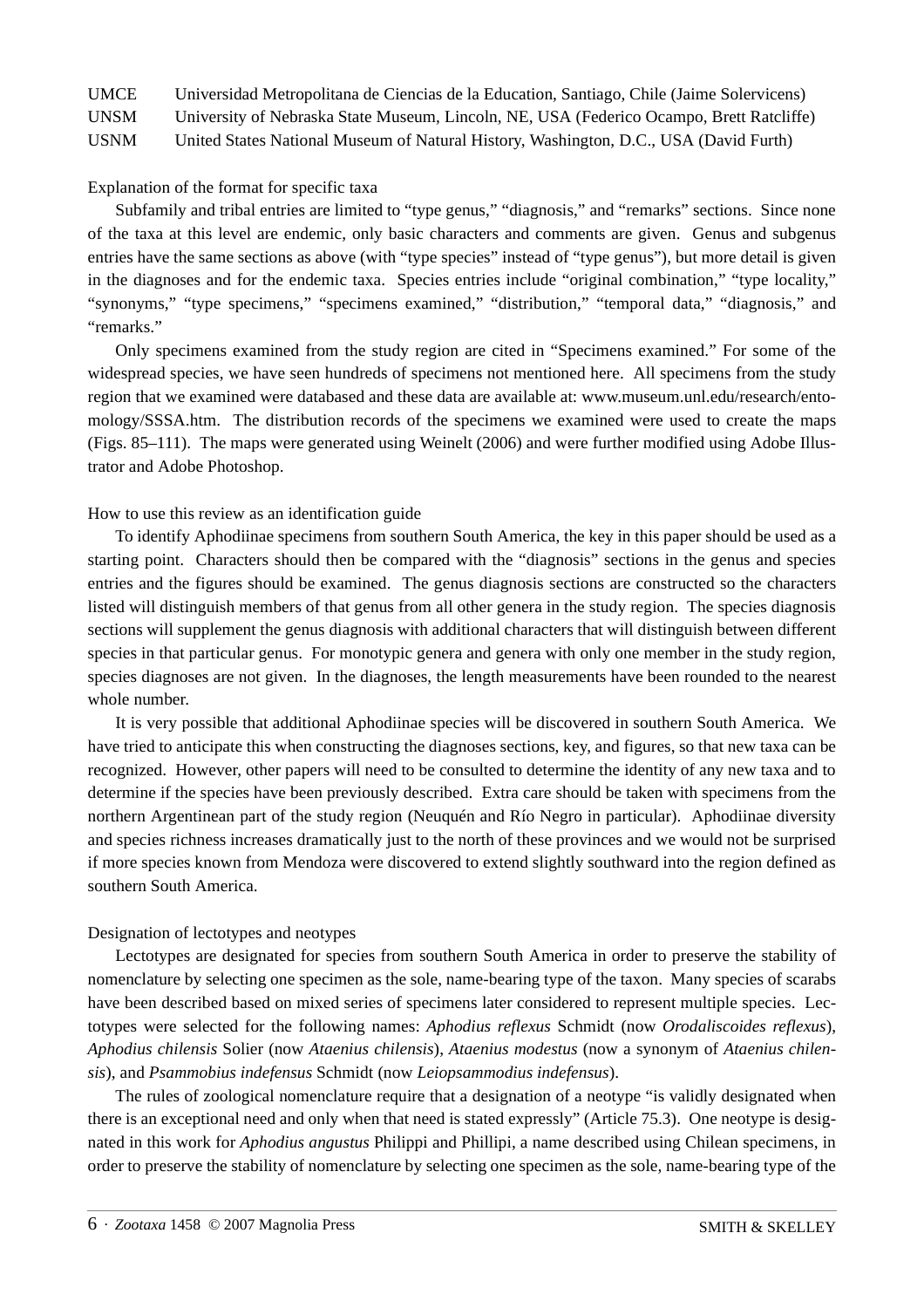taxon when the original name-bearing type specimen(s) was lost or destroyed. The neotype specimen serves to tie the published name to an actual specimen and as a reference standard for the taxon. Other qualifying conditions for designating valid neotypes in section 75.3 of the code are satisfied under the species treatment for *Pleurophorus caesus* (Panzer). We consider that a neotype is necessary in this case due to the history of taxonomic confusion of species and names in this genus. Until revisionary work is done on long-neglected groups such as Neotropical Aphodiinae, the taxonomy and classification are 'complex zoological problems' and there is doubt surrounding the identities of all species and names.

Checklist of the Aphodiinae of Southern South America

The 27 species listed below were all determined to occur in the study region. Each species is categorized as native, endemic; native, non-endemic; or introduced. The occurrence of *Oxyataenius morosus* (Harold) and the status of this species could not be verified because it is only known from one 19<sup>th</sup> century specimen. We have provisionally included this species on the list because it is reportedly from "Chili" and we have no evidence to the contrary.

Tribe Aegialiini Laporte, 1840

*Aegialia argentina* Martínez, Pereira, and Vulcano, 1970. Native, non-endemic. *Amerisaprus valdivia* Stebnicka and Skelley, 2004. Native, endemic. *Argeremazus neuquen* Stebnicka and Dellacasa, 2004. Native, endemic.

Tribe Proctophanini Stebnicka and Howden, 1995

*Australaphodius frenchi* (Blackburn, 1892). Introduced.

Tribe Aphodiini Leach, 1815

*Acanthaphodius bruchi* Schmidt, 1909. Native, endemic. *Aphodius* (*Calamosternus*) *granarius* (Linnaeus, 1767). Introduced. *Aphodius* (*Labarrus*) *pseudolividus* Balthasar, 1941. Introduced. *Orodaliscoides reflexus* (Schmidt, 1910). Native, endemic. *Orodaliscoides rugosiceps* (Harold, 1859). Native, endemic. *Podotenus* (*Pseudopodotenus*) *fulviventris* (Fairmaire and Germain, 1860). Native, endemic. *Symphodon anomalus* (Harold, 1874). Native, endemic.

Tribe Eupariini Schmidt, 1910

*Ataenius chilensis* (Solier, 1851). Native, endemic. *Ataenius gracilis* (Melsheimer, 1846). Introduced. *Ataenius opatroides* (Blanchard, 1847). Native, non-endemic. *Ataenius picinus* Harold, 1868. Introduced. *Ataenius platensis* (Blanchard, 1847). Native, non-endemic. *Ataenius strigicaudus* Bates, 1887. Introduced. *Bruchaphodius ovalipennis* (Harold, 1871). Native, non-endemic. *Bruchaphodius shannoni* (Bruch, 1938). Native, non-endemic. *Oxyataenius morosus* (Harold, 1869). Status uncertain. *Parataenius simulator* (Harold, 1868). Native, non-endemic.

Tribe Psammodiini Schmidt, 1910

*Leiopsammodius indefensus* (Schmidt, 1909). Native, endemic.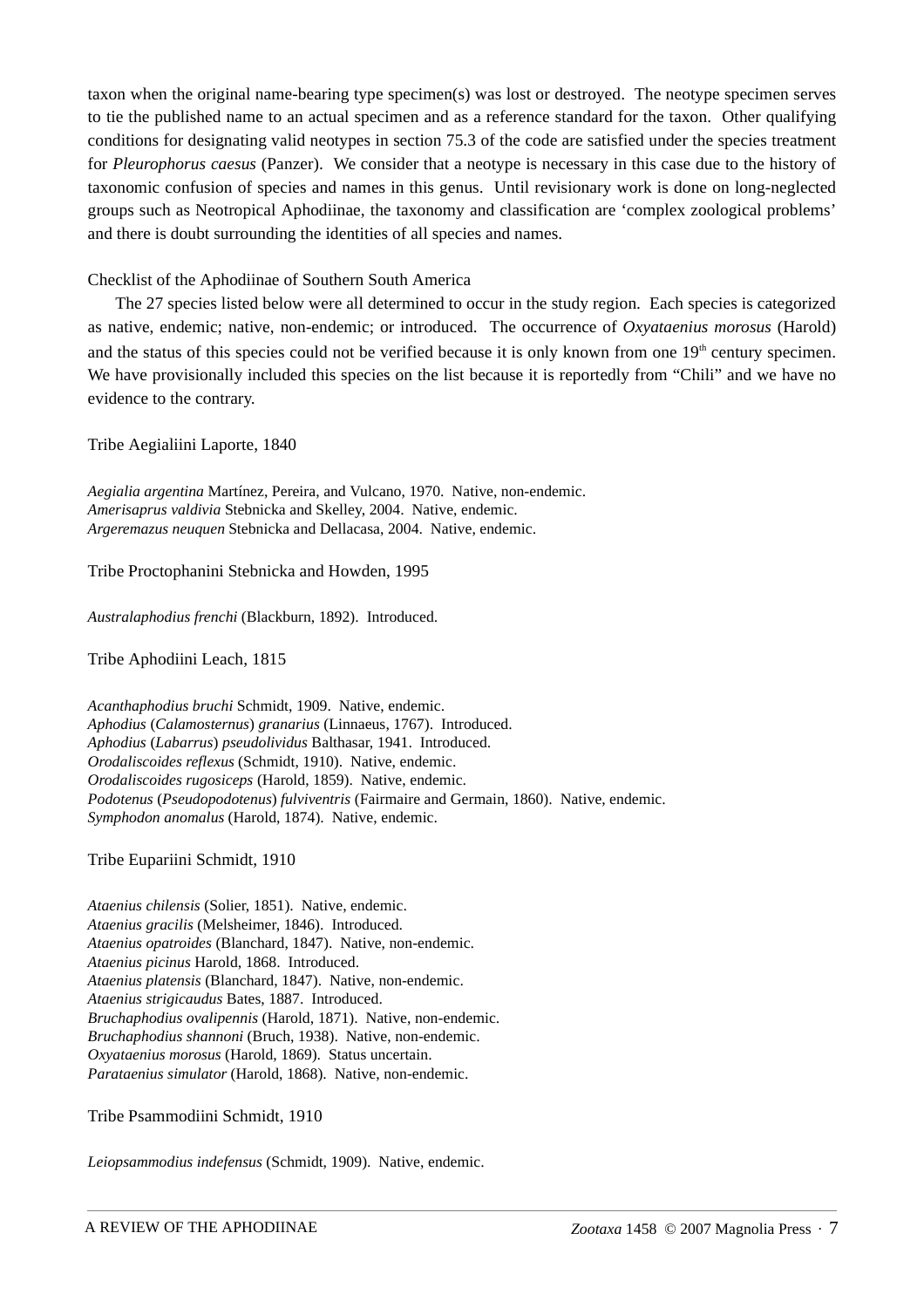*Leiopsammodius placidus* (Schmidt, 1911). Native, non-endemic. *Odontopsammodius cruentus* (Harold, 1868). Native, non-endemic. *Platytomus micros* (Bates, 1887). Introduced. *Pleurophorus caesus* (Panzer, 1796). Introduced. *Tesarius caelatus* (LeConte, 1857). Introduced.



**PLATE 1.** Fig. 1. *Argeremazus neuquen*, head; Fig. 2. *Aegialia argentina* head to elytral base; Fig. 3. *Ataenius platensis* head to elytral base; Fig. 4. *Aphodius granarius* head to elytral base; Fig. 5. *Pleurophorus caesus* head to elytral base. Fig. 6. *Ataenius picinus apex of abdomen and elytra.* Scale line = 0.2 mm.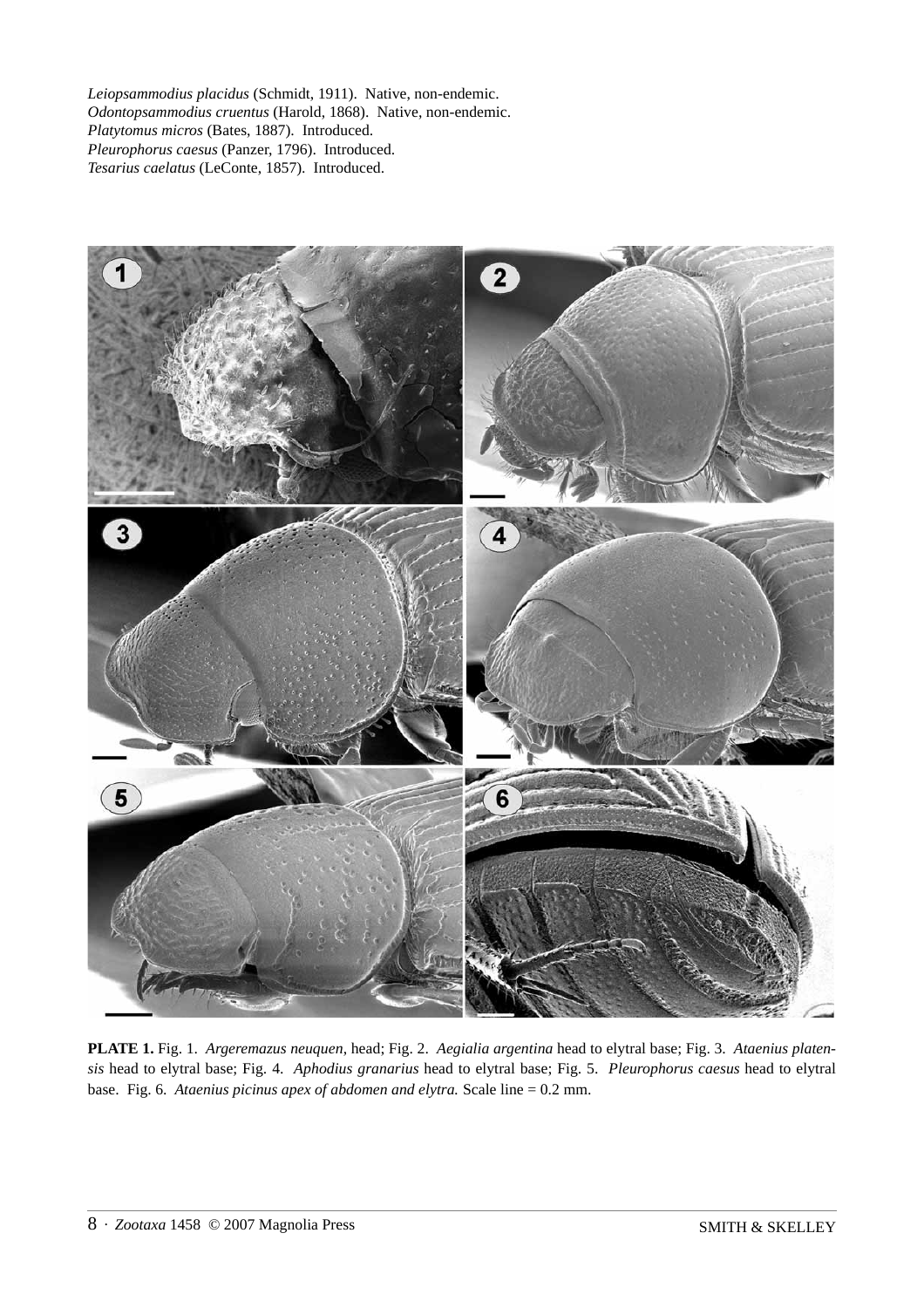#### **Key to species of Aphodiinae of southern South America**

- 1. Head strongly convex, clypeal surface rugosely punctate and distinctly setose (Fig. 1) .............................. *............................................................................................Argeremazus neuquen* Stebnicka and Dellacasa - Head flat to weakly convex; clypeal surface variable, smooth to tuberculate, finely to coarsely punctate, sometimes weakly setose, but never convex and distinctly setose (Figs. 2–5) ........................................... 2
- 2. Labrum and mandibles not visible in antero-dorsal view, hidden beneath expanded clypeus (Figs. 3–5).. 3
- Labrum and mandibles visible in antero-dorsal view (Fig. 2) [Aegialiini] ................................................. 7



**PLATE 2.** Fig.7. *Aidophus infuscatopennis* metatibial apex, ventral view; Fig. 8. *Aphodius rubeolus* metatibial apex, ventral view; Fig. 9. *Aidophus parcus* apex of abdomen and elytra; Fig. 10. *Ataeniopsis haroldi* pygidium; Fig. 11. *Ataenius platensis* pygidium; Fig. 12. *Bruchaphodius shannoni* head to elytral base. Scale line = 0.2 mm.

- 3. Elytral intervals margined at base (most visible toward the sides) (Figs. 3, 5, 12, 13, 15, 19–21, etc.); pygidium with basal longitudinal groove (Figs. 6, 11), usually eroded in apical half (Fig. 10); elytra with internal swelling along sutural margin that fits into the pygidial groove (Fig. 6) ....................................... 4
- Elytral intervals not margined at base (Figs. 2, 4), smoothly rounded (Figs. 35, 36, 39, etc.); pygidium entirely smooth (Fig. 9), unmodified, never eroded in apical half; elytral apex at suture not enlarged, sharply edged (Fig. 9) .................................................................................................................................. 5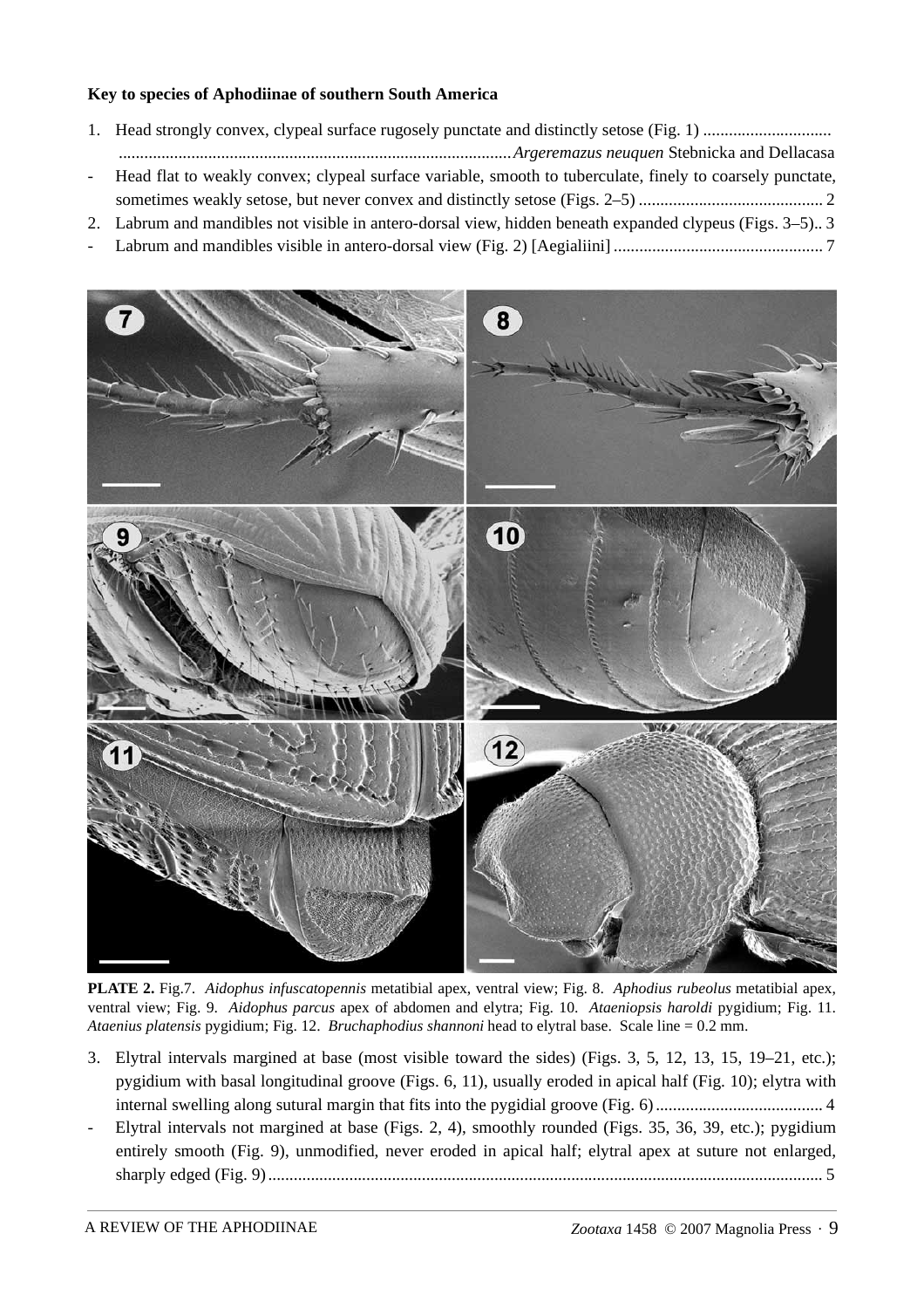- 4. Clypeus smooth, with transverse wrinkles or transverse ridges (Figs. 3, 12–15, 19–21); pronotum without grooves or rows of punctures; metafemur never greatly swollen, not larger than profemur [Eupariini] .... 8
- Clypeus granulate or tuberculate, never with transverse ridges (Figs. 5, 28, 29, 31–33); pronotum usually with rows of punctures; metafemur usually enlarged (not in *Pleurophorus*), larger than profemur (Fig. 30) [Psammodiini]............................................................................................................................................ 18
- 5. Metatibia with apical spurs not separated by metatarsus (Fig. 7)............................................................... 6
- Metatibia with apical spurs separated by metatarsus (Fig. 8) [Aphodiini]............................................... 23
- 6. Body robust, moderately elongate, dark brown without markings, resembling a small *A. granarius* (Fig. 51) [Proctophanini]*............................................................................. Australaphodius frenchi* (Blackburn)
- Body not robust, distinctly elongate and parallel-sided, yellow brown with darker markings (Figs. 49–50) [Didactyliini]*.......................................................................Aidophus* spp. [see Erroneous Records section]

#### **AEGIALIINI**

7. Body elongate, black (Fig. 47); metatibia with apical spurs not separated by tarsus.................................... *................................................................................................ Amerisaprus valdivia* Stebnicka and Skelley - Body robust, reddish-brown (Fig. 46); metatibia with apical spurs separated by tarsus............................... *...................................................................................... Aegialia argentina* Martínez, Pereira, and Vulcano

#### **EUPARIINI**

| 8.                       |                                                                                                               |
|--------------------------|---------------------------------------------------------------------------------------------------------------|
|                          | Clypeal apex evenly rounded at sides, or weakly angulate, never dentate (Figs. 13-15); body usually elon-     |
|                          |                                                                                                               |
| 9.                       | Elytral intervals flattened with 2 rows of distinct setae (Fig. 75)Bruchaphodius ovalipennis (Harold)         |
|                          | distinct median ridge, lacking setae<br>with<br>Elytral intervals<br>(Figs.<br>12,                            |
|                          |                                                                                                               |
|                          | 10. Clypeal surface with distinct, strongly developed, transverse ridges (Figs. 13, 16); mesotibia strongly   |
|                          |                                                                                                               |
| $\overline{\phantom{0}}$ | Clypeal surface variable, punctate, granulate, or with transverse wrinkles, never with distinct ridges (Figs. |
|                          | 14-15); mesotibia not strongly expanded at apex; metafemur not or weakly swollen, smaller than profe-         |
|                          |                                                                                                               |
|                          | 11. Coarse pronotal punctures restricted to postero-lateral third and base, very much larger than other punc- |
|                          | tures, rapidly decreasing in size anteriorly at middle (Fig. 13); punctures of elytral intervals fine and     |
|                          |                                                                                                               |
|                          | Coarse pronotal punctures evenly distributed across surface, not as notably different from smaller punc-      |
|                          | tures (Fig. 16); punctures of elytral intervals dense and restricted to central part of interval (Fig. 18)    |
|                          |                                                                                                               |
|                          |                                                                                                               |
|                          |                                                                                                               |
|                          |                                                                                                               |
|                          |                                                                                                               |
| $\overline{a}$           |                                                                                                               |
|                          |                                                                                                               |
|                          |                                                                                                               |
|                          | 15. Head smooth, apparently without punctures (Fig. 19); pronotum apparently lacking fine punctures, coarse   |
|                          | punctures present laterally (Fig. 19); pronotum and elytra dull  Ataenius opatroides (Blanchard)              |
| $\overline{\phantom{0}}$ | Head with distinct punctation and often with transverse wrinkles (Figs. 3, 20–21); pronotum distinctly        |
|                          | punctate throughout with dense fine punctures, coarse punctures also present laterally (Figs. 3, 20–21);      |
|                          |                                                                                                               |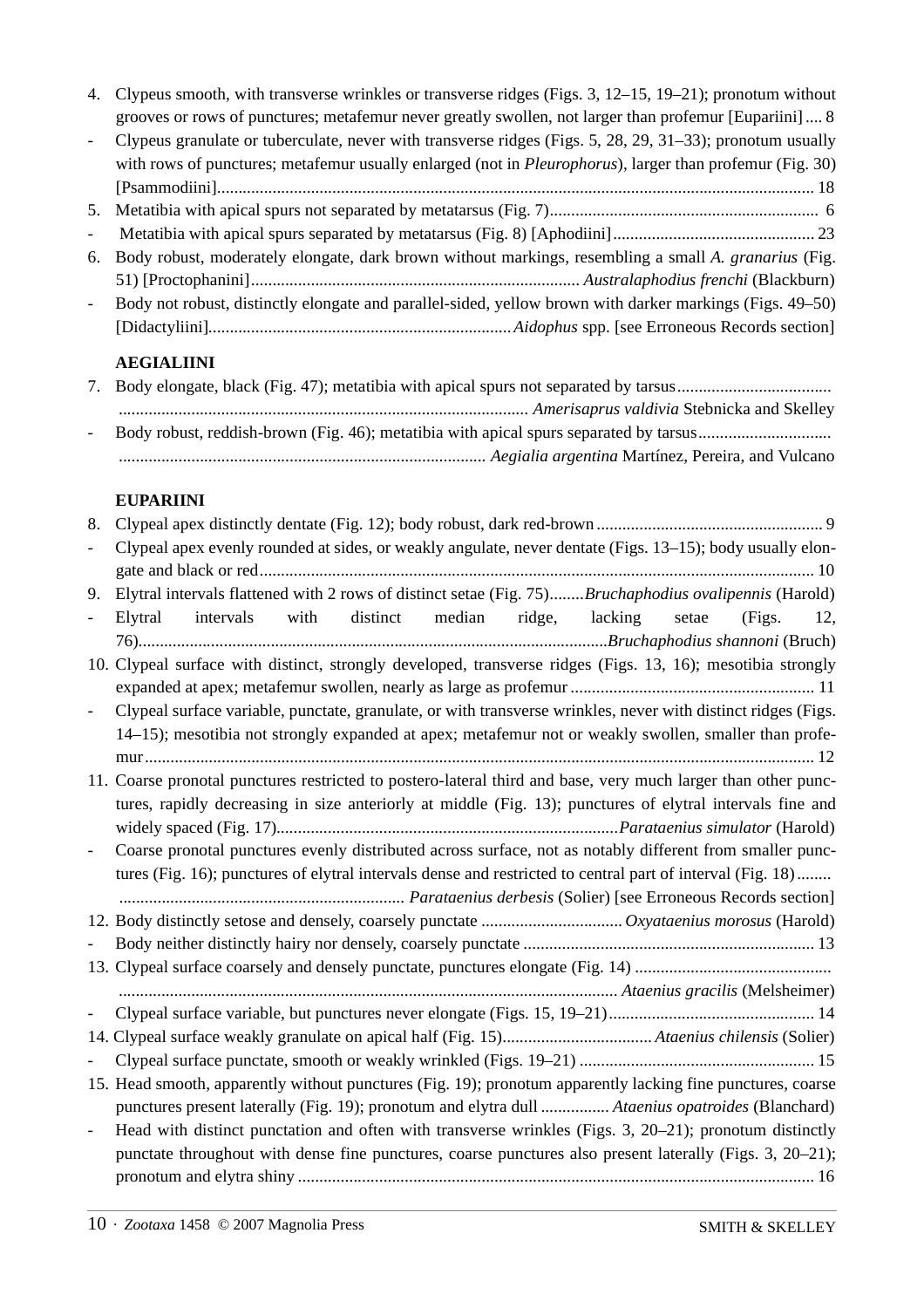

**PLATE 3.** Fig. 13. *Parataenius simulator* head to elytral base; Fig. 14. *Ataenius gracilis* head; Fig. 15. *Ataenius chilensis* head; Fig. 16. *Parataenius derbesis* head to elytral base; Fig. 17. *Parataenius simulator* elytral base; Fig. 18. *Parataenius derbesis* elytral base. Scale line = 0.2 mm.

- 16. Elytral interval 9 (penultimate lateral interval) weakly punctate (Fig. 22), but not different from those of disc; pronotum with marginal setae near posterior angle spatulate (Fig. 3), flattened and widest near apex; meso and metatibial accessory spine near base of apical spurs short, at most as long as 4–6 apical spinules *......................................................................................................................Ataenius platensis* (Blanchard)
- Elytral interval 9 (penultimate lateral interval) with puncture pattern differing from those of disc (Figs. 23–24); pronotum with marginal setae near posterior angle not notably spatulate, possibly flattened, but not widest near apex; meso and metatibial accessory spine near base of apical spurs longer than 4 apical spinules (Fig. 25) ....................................................................................................................................... 17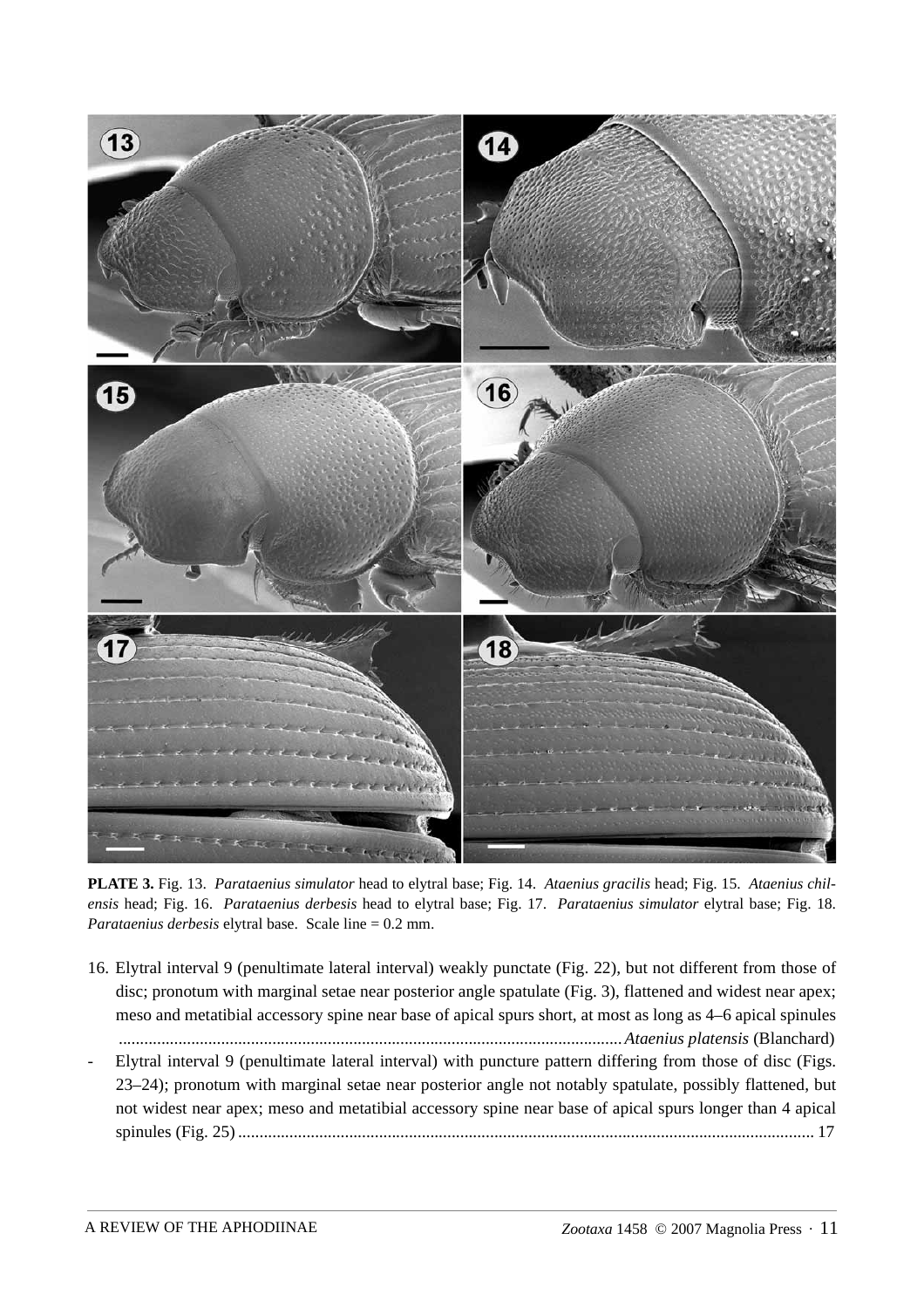

**PLATE 4.** Fig. 19. *Ataenius opatroides* head to elytral base; Fig. 20. *Ataenius picinus* head to elytral base; Fig. 21. *Ataenius strigicaudus* head to eltyral base; Fig. 22. *Ataenius platensis* lateral elytron; Fig. 23. *Ataenius picinus* lateral elytron; Fig. 24. *Ataenius strigicaudus* lateral elytron. Scale line = 0.2 mm.

| 17. Elytral interval 9 with fine, dense punctures covering entire surface (Fig. 23); metasternum lacking coarse |
|-----------------------------------------------------------------------------------------------------------------|
|                                                                                                                 |
| - Elytral interval 9 with 2 rows of coarse punctures (Fig. 24); metasternum with group of coarse punctures      |
|                                                                                                                 |

#### **PSAMMODIINI**

| 18. Body elongate, cylindrical, parallel-sided for majority of length (Fig. 82); metafemur parallel-sided, not |
|----------------------------------------------------------------------------------------------------------------|
|                                                                                                                |
| - Body more robust, not elongate (Figs. 78–81, 83); metafemur swollen, at most weakly parallel-sided  19       |
|                                                                                                                |
|                                                                                                                |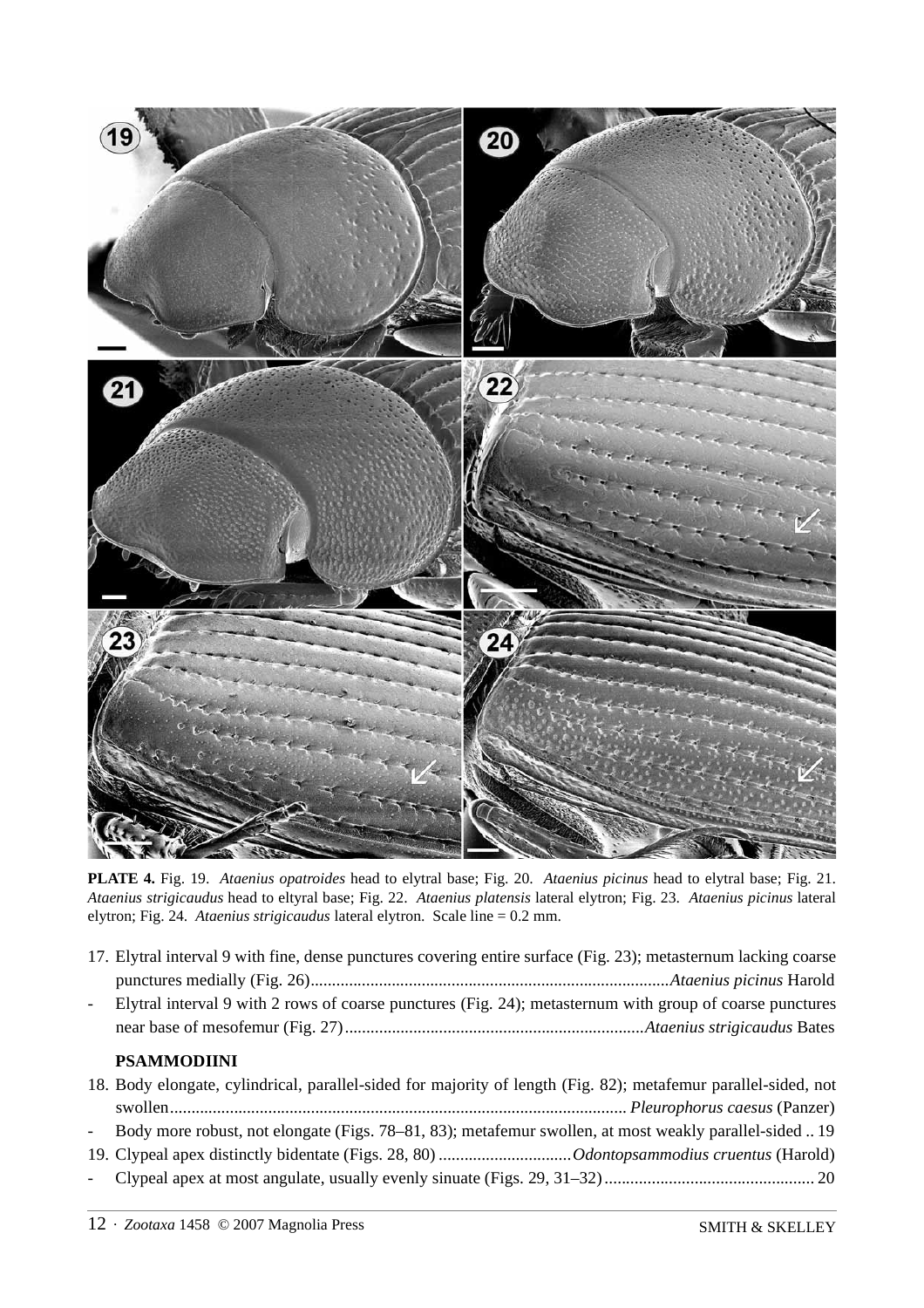

**PLATE 5.** Fig. 25. *Ataenius picinus* apex of metatibia; Fig. 26. *Ataenius picinus* metasternum; Fig. 27. *Ataenius strigicaudus* metasternum; Fig. 28. *Odontopsammodius cruentus* head to elytral base; Fig. 29. *Tesarius caelatus* head to elytral base; Fig. 30. *Tesarius caelatus* metafemur and tibia. Scale line = 0.2 mm.

|                | 20. Metatibia with complete transverse ridge near middle (Fig. 30); eyes reduced (Fig. 29); flightless     |
|----------------|------------------------------------------------------------------------------------------------------------|
|                |                                                                                                            |
|                | - Metatibia lacking complete transverse ridge, possibly with transverse row of teeth; eyes normally devel- |
|                |                                                                                                            |
|                | 21. Elytra lacking setae on lateral margin; base of head roughly punctate, lacking grooves (Figs. 32–33);  |
|                |                                                                                                            |
| $\blacksquare$ | Elytra with distinct, long setae on lateral margin (Fig. 78); base of head with angled grooves (Figs. 31,  |
|                | 78); pronotum with one longitudinal groove on midline and 2 transverse grooves on each side (Figs. 31,     |
|                |                                                                                                            |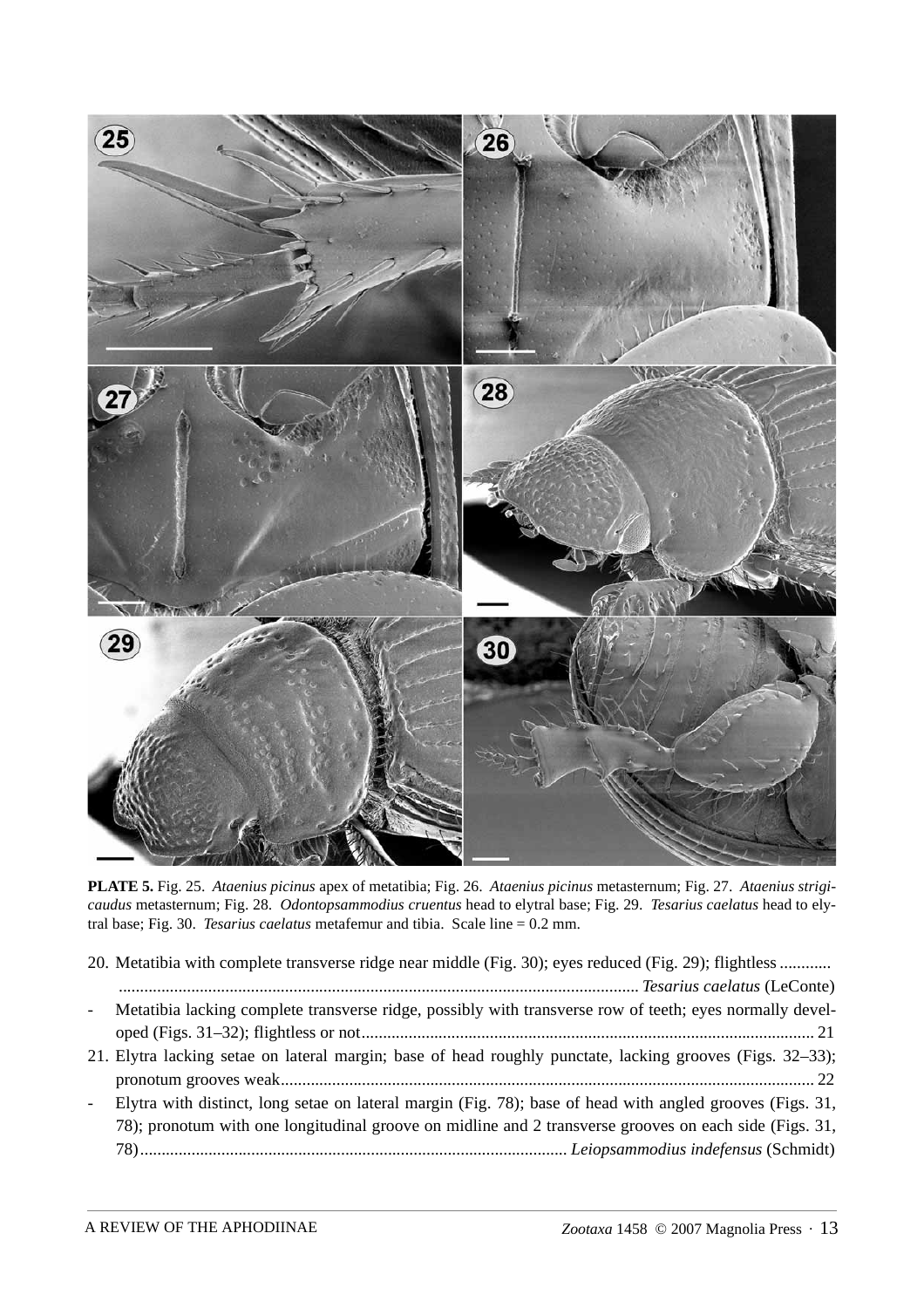

**PLATE 6.** Fig. 31. *Leiopsammodius indefensus* head to elytral base; Fig. 32. *Leiopsammodius placidus* (holotype) head to elytral base; Fig. 33. *Platytomus micros* head to elytral base; Fig. 34. *Aphodius granarius* scutellum; Fig. 35. *Aphodius granarius* head to elytral base; Fig. 36. *Aphodius pseudolividus* head to elytral base. Scale line = 0.2 mm.

- 22. Body more elongate, elytra parallel-sided (Fig. 81); clypeus rounded on each side of central emargination; pronotal lateral margin lacking fringe of setae (Fig. 33) .................................... *Platytomus micros* (Bates)
- Body more globose, elytra not parallel-sided (Fig. 79); clypeus angulate on each side of central emargination; pronotal lateral margin with distinct fringe of setae (Fig. 32)*...Leiopsammodius placidus* (Schmidt)

#### **APHODIINI**

| 23. Scutellum narrowed at base, pentagonal (Fig. 34); head with tubercles on frontal suture (Figs. 35–        |  |
|---------------------------------------------------------------------------------------------------------------|--|
|                                                                                                               |  |
| - Scutellum broadly triangular, not narrowed at base; head lacking tubercles on frontal suture (Figs. 39, 58– |  |
|                                                                                                               |  |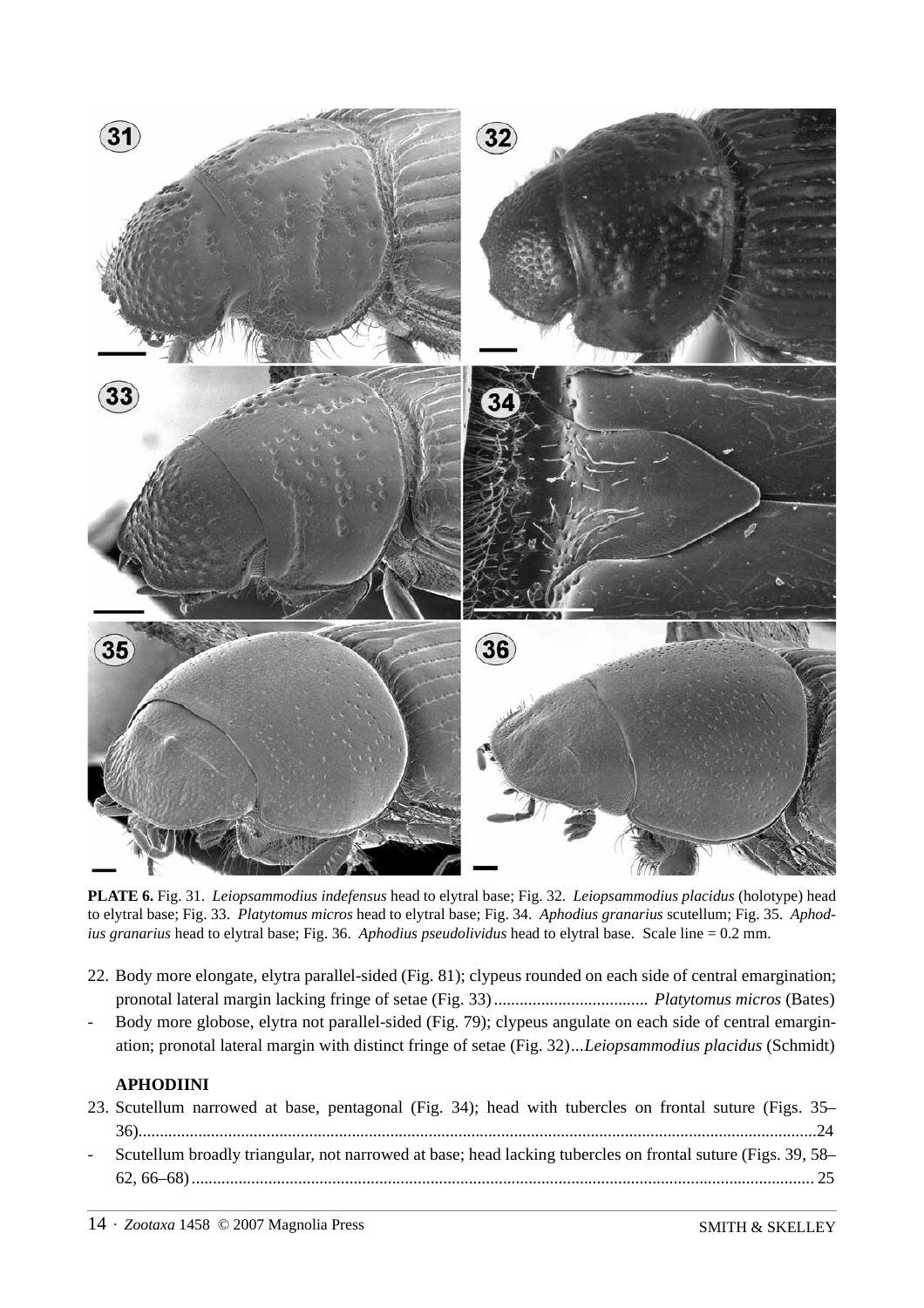| $\qquad \qquad -$        |                                                                                                                |
|--------------------------|----------------------------------------------------------------------------------------------------------------|
|                          |                                                                                                                |
|                          | 25. Small, less than 5 mm; protibia with apical most tooth projecting forward (Fig. 37); elytra with distinct  |
|                          |                                                                                                                |
|                          |                                                                                                                |
|                          | Larger, greater than 6 mm; protibia with apical most tooth projecting laterally (Figs. 40–42, 63–65); elytra   |
|                          |                                                                                                                |
|                          | 26. Body stout, head convex, clypeal margin strongly reflexed (Figs. 58-60); elytra evenly rounded apically,   |
|                          |                                                                                                                |
| $\qquad \qquad -$        |                                                                                                                |
|                          | 27. Protibia with teeth equally separated (Fig. 40); Argentina Orodaliscoides reflexus (Schmidt)               |
| $\overline{\phantom{0}}$ |                                                                                                                |
|                          |                                                                                                                |
|                          | 28. Protibial apex modified, bluntly expanded, apical teeth not large (Fig. 42); body dark tan to light brown, |
|                          |                                                                                                                |
| $\frac{1}{2}$            | Protibial apex not modified, not bluntly expanded, apical teeth normally developed (Figs. 63–64); body         |
|                          | black with orange abdomen <i>Podotenus (Pseudopodotenus) fulviventris (Fairmaire and Germain)</i>              |

#### **Subfamily Aphodiinae Leach, 1815**

**Type genus:** *Aphodius* Illiger in Kugelann and Illiger, 1798: 15.

**Diagnosis:** Small, length mostly less than 15 mm, body more or less elongate. Head nearly always with clypeus covering mouthparts, sometimes exposing tips of mandibles. Mandible usually reduced and membranous, rarely sclerotized. Antenna with 9 segments, club pubescent and 3-segmented. Elytral base bordered or not. Pygidium smooth, without transverse ridge or longitudinal groove at base, often exposed. Femur smooth or with grooves on anterior or posterior margin. Mesocoxae contiguous or nearly so. Metatibia variable, but usually dilated at apex, usually with 2 apical spurs. Elytra nearly or entirely covering pygidium. Abdomen with 6 visible sternites, segments connate or not. Tarsi with distinct claws, rarely with claws reduced.

#### **Tribe Aegialiini Laporte, 1840**

#### **Type genus:** *Aegialia* Latreille, 1807: 96.

**Diagnosis:** This tribe is easily recognized by having well developed mandibles that are visible in anterior view because of a small, concave clypeus.